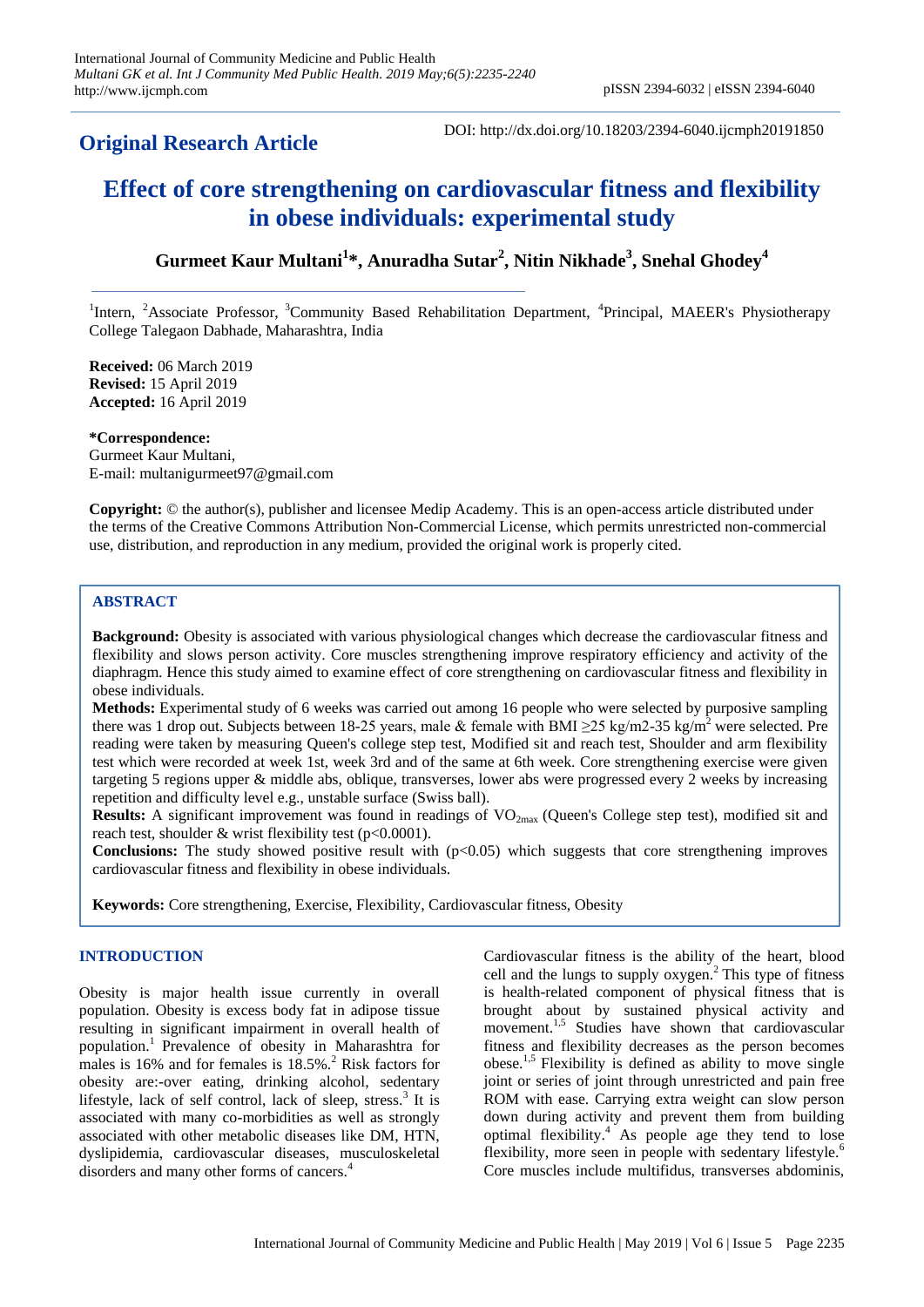external and internal oblique, rectus abdominis, paraspinalis, gluteus, hip muscles and diaphragm in rare part.<sup>2</sup> It is box with abdominals in front, paraspinals and gluteus muscles in back, diaphragm as the roof, pelvic floor and hip girdle muscles which are at bottom.7,8 Core has been linked through a kinetic chain & biomechanically formed with the lower and upper extremities. Hence, the core is centre to all forms of functions and performance tasks thus help to maximize overall function. It maximizes force generation and minimize joint loads in all types of activities for normal as well as athletes. Apart from role as flow generator for ventilation diaphragm has role in circulation as well. Changes in intra-thoracic and intra-abdominal pressure variations, influence blood in and out of the trunk and extremities.<sup>9</sup> When diaphragm contracts pressure changes lead to increase circulatory as well as pulmonary function.<sup>9</sup> Abdominal muscle along with diaphragm also play role in "Auxillary heart".<sup>10</sup> It supplies blood to working muscles.

There is dirth evidence on direct relation of core muscles on cardiovascular fitness and flexibility. Hence purpose of study is to determine effect of core muscle strengthening on cardiovascular fitness and flexibility.

## **METHODS**

Study was carried out at OPD, BSTR Hospital, Talegaon Dabhade.

#### *Study duration*

6 months; August 2018-January 2019 (6 weeks protocol on each individual)

#### *Study design*

Experimental study was carried out to determine effect of core strengthening on cardiovascular fitness & flexibility in obese individuals.

# *Ethical consideration*

Signed informed consent was taken by the subjects and were explained about the study.

Subjects fulfilling the inclusion and exclusion criteria were selected and informed written consent were taken. Study of 6 weeks was carried out among 16 people, who were selected by purposive sampling there was 1 drop out. Subjects between 18-25 years, male & female with BMI  $\geq$ 25 kg/m<sup>2</sup>-35 kg/m<sup>2</sup> were selected. Demographic data such as age, sex, height, weight, BMI were recorded at beginning of intervention. Pre reading were taken by measuring Queen's college step test, Modified sit and reach test, Shoulder and arm flexibility test which are recorded at week  $1<sup>st</sup>$ , week  $3<sup>rd</sup>$  and of the same at  $6<sup>th</sup>$ week. Exercise were given targeting 5 regions upper abs, lower abs, oblique {internal &external}, transverses, lower abs are progressed every 2 weeks by increasing repetition and difficulty level e.g. unstable surface (Swiss ball). Subjects with hypertension, diabetes, who workout daily, pregnancy etc were excluded.

## *Materials*

Swiss ball, stepper of 17 inch long, scale, exercise mat, sit and reach box.

#### *Outcome measures*

*Cardiovascular fitness:-* It was been assessed by using Queen's college step test.<sup>10</sup> It is valid & reliable test to measure cardiovascular fitness. The Subjects steps up and down on the platform at a rate of 22 steps per minute for females and at 24 steps per minute for males. The subjects are to step using a four-step cadence, 'up-updown-down' for 3 minutes. The subject stops immediately on completion of the test, and the heart beats are counted for 15 seconds from 5-20 seconds of recovery. Multiply this 15 second reading by 4 will give the beats per minute (b p m) value to be used in the calculation below.

*Scoring:* an estimation of  $VO_{2max}$  can be calculated from the test results, using this formula (Mc Ardle et al., 1972). A rating can be determined using the  $VO<sub>2max</sub>$  norms.

Men:  $VO_{2max}$  (ml/kg/min) = 111.33 - (0.42 x heart rate (bpm))

Women:  $VO<sub>2max</sub>$  (ml/kg/min) = 65.81 - (0.1847 x heart rate (b p m)).

*Flexibility:* it was been assessed by using modified sit & reach test & shoulder & arm flexibility test.

#### *a) Shoulder and wrist flexibility test*<sup>4</sup>

Starting position**:-**Lie prone on floor with arms fully extended overhead, grasp a yardstick with hands shoulder-width apart.

Movement:- Raise the stick as high as possible. Measure the vertical distance (nearest 0.5 inches) the yardstick rises from floor. Measure arm length from acromial process to tip of longest finger. Subtract the average vertical score from arm length.

# *b) Modified sit and reach test*<sup>4</sup>

Starting position**:-**Sit on floor with back and head against wall, legs fully extended, with bottom of feet against sit and reach box. Place hand on top of each other, stretching the arms forward while keeping the head and back against the wall. Measure the distance from fingertips to the box edge with yardstick. This represents the zero or starting position.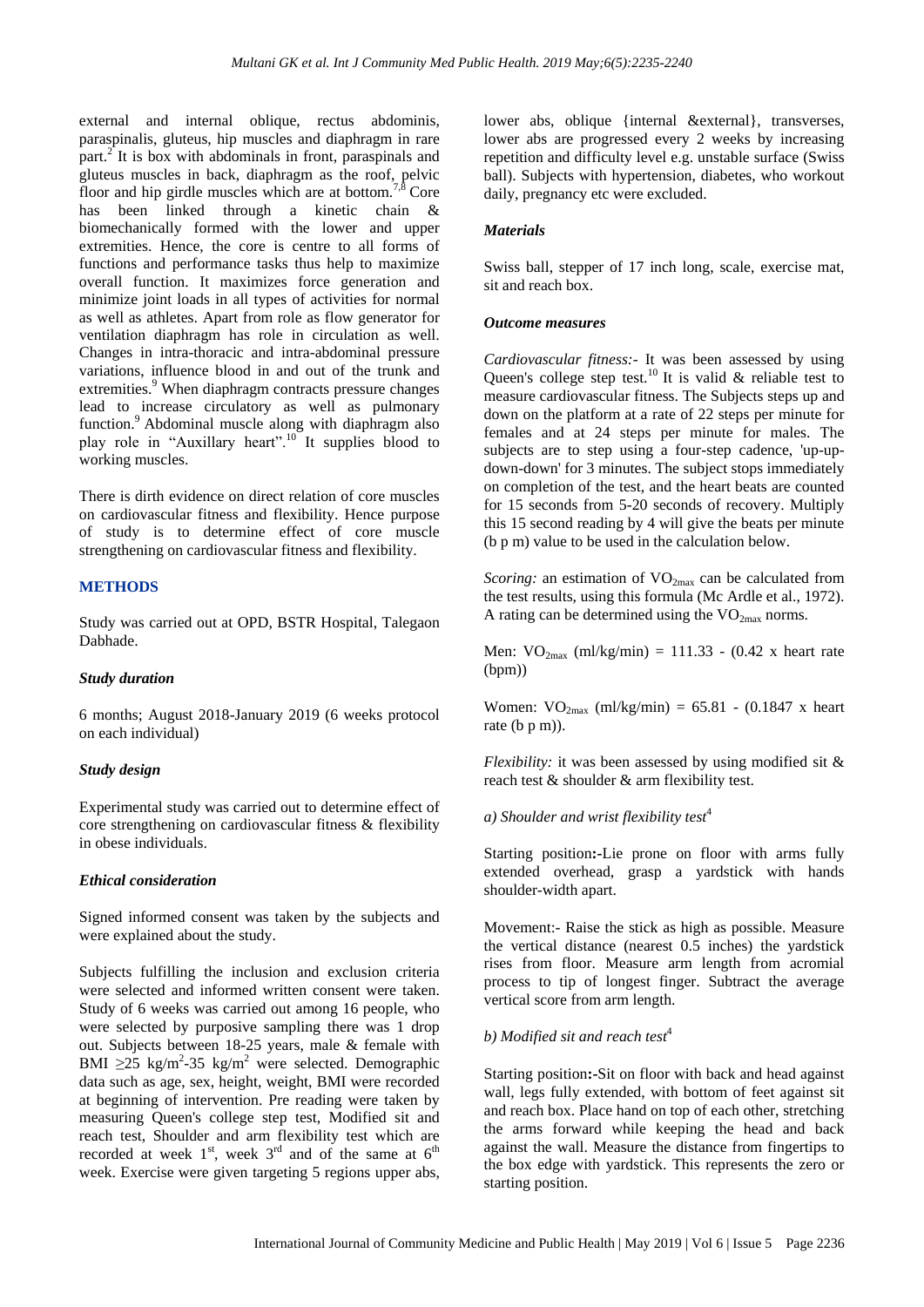#### *Intervention*

3 session per week at alternate days were given (6 weeks×3 days=18 session). Duration of each session was 30-45 minutes. Values of pre reading were recorded at week 1, week 3, week 6. 2 sets of each exercise were given. Warm up was given which included major stretches & active movements which were followed by exercise protocol (Table 1). Cool down was given for preventing domes & promoting relaxation.

| Weeks | 2 Sets of each         | <b>Exercises</b>                                            | <b>Repetition</b>                   |
|-------|------------------------|-------------------------------------------------------------|-------------------------------------|
| $1-2$ | Upper abs              | Traditional crunch                                          | $12-15$ reps                        |
|       | Lower abs              | Leg raise                                                   | 20 reps                             |
|       | Oblique's              | Oblique crunch                                              | 10reps                              |
|       | <b>Back extensors</b>  | Prone on elbows                                             | $12-15$ reps                        |
|       | Transverses            | Negative crunch 90-45 degree                                | 10 reps                             |
|       | Plank                  | Plank on elbow hold                                         | 30 sec hold                         |
|       |                        | Side plank each side                                        |                                     |
| $3-4$ | Upper abs              | 90-90crunch                                                 | 20 reps                             |
|       |                        | Normal crunch                                               | 20 reps                             |
|       |                        | Leg raise with toe touch                                    | 20 reps                             |
|       | Lower abs<br>Oblique's | Flutter kicks                                               | 20 reps<br>10 sec holds each 3 reps |
|       |                        | 90-60-30                                                    |                                     |
|       |                        | Knee to chest in supine                                     |                                     |
|       |                        | Crunch side bend combo<br>Heel touch                        | 8 reps each side<br>$15$ eps        |
|       | <b>Back extensors</b>  | Prone on hands                                              | 20-60 secs 1                        |
|       |                        | Prone back extension                                        | $15-20$ reps                        |
|       | <b>Transverses</b>     | Negative crunch45-30 degree                                 | 10 reps                             |
|       |                        | Plank hold                                                  | 40 sec                              |
|       | Plank                  | Side plank each side                                        |                                     |
|       |                        | Shoulder taps                                               | 20 reps                             |
|       | Upper abs              | Bent leg crunch                                             | 20 reps                             |
|       |                        | Toe touch                                                   | 12-15 reps                          |
|       |                        | Normal crunch                                               | 20                                  |
| $4-6$ | Lower abs              | Leg raise circling 30deg                                    | 15 reps each direction              |
|       |                        | Leg raise with hip lift                                     | 20 reps                             |
|       |                        | Flutter kick                                                |                                     |
|       | Oblique's              | Twisting crunch                                             |                                     |
|       |                        | Heel touch                                                  | 8 reps each side                    |
|       |                        | Plank with obliques                                         | 20 each                             |
|       |                        | Plank with tuck                                             |                                     |
|       | Back extensors         | Twisting back extension back<br>extension on inclined bench | $15-20$ reps                        |
|       |                        | V plank with toe touch                                      |                                     |
|       |                        |                                                             |                                     |
|       | <b>Transverses</b>     | Negative crunch                                             | 20 reps                             |
|       |                        | Plank with dips                                             | 10 reps                             |
|       | Plank                  |                                                             | $10-15$ reps                        |
|       |                        | Plank jack<br>Mountain climber                              | 20 reps                             |
|       |                        | Combo plank with oblique's & tuck                           | 50 reps                             |
|       |                        |                                                             | 50 reps                             |

#### **Table 1: Exercise protocol.**

Holds were increased in every set for isometric exercises while repetitions were increased in every week.

#### *Statistical method*

Instat version 3.06, 32 bit is used. Repeated measure ANNOVA was applied to check values in each row matched. Parametric test:- Bonferroni multiple comparison test was used.

#### **RESULTS**

Using Bonferroni comparison test if 't' value >2.546, then p value is less than 0.05. Here 't' values for comparison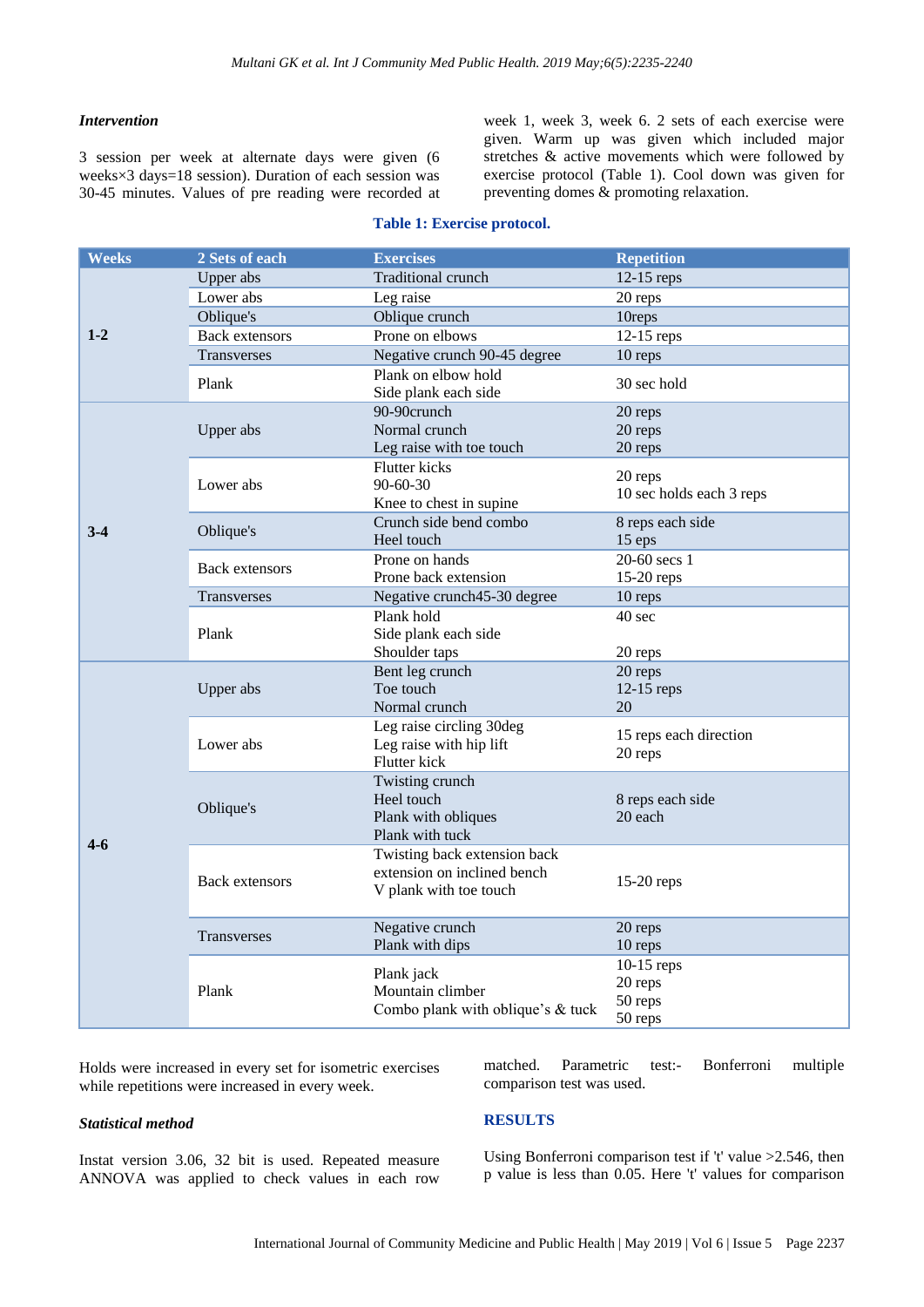between week 1 & week 3, week 1 & week 6, week 3 & week 6 is >2.546. Suggesting that Core strengthening improves cardiovascular fitness (Figure 2).







**Figure 2: Mean of same group at specific intervals for Queen's college test.**



**Figure 3: Means of reading taken at different week intervals of modified sit and reach test.**  $F = 60.618$ 

P value <0.0001 variation among the column mean is significantly greater than the expected by chance. Using Bonferroni comparison test 't' value is greater than 2.546 thus p value is less than 0.05. This suggests that core strengthening improves trunk and hamstring flexibility.



#### **Figure 4: Mean of readings taken at different weekly intervals of shoulder & wrist flexibility test.**  $F = 28.493$

P<0.0001, variation among column means is significantly greater than expected by chance.

Using Bonferroni comparison test t value is greater than 2.546 thus suggesting that core strengthening improve shoulder and wrist flexibility test in obese individuals.



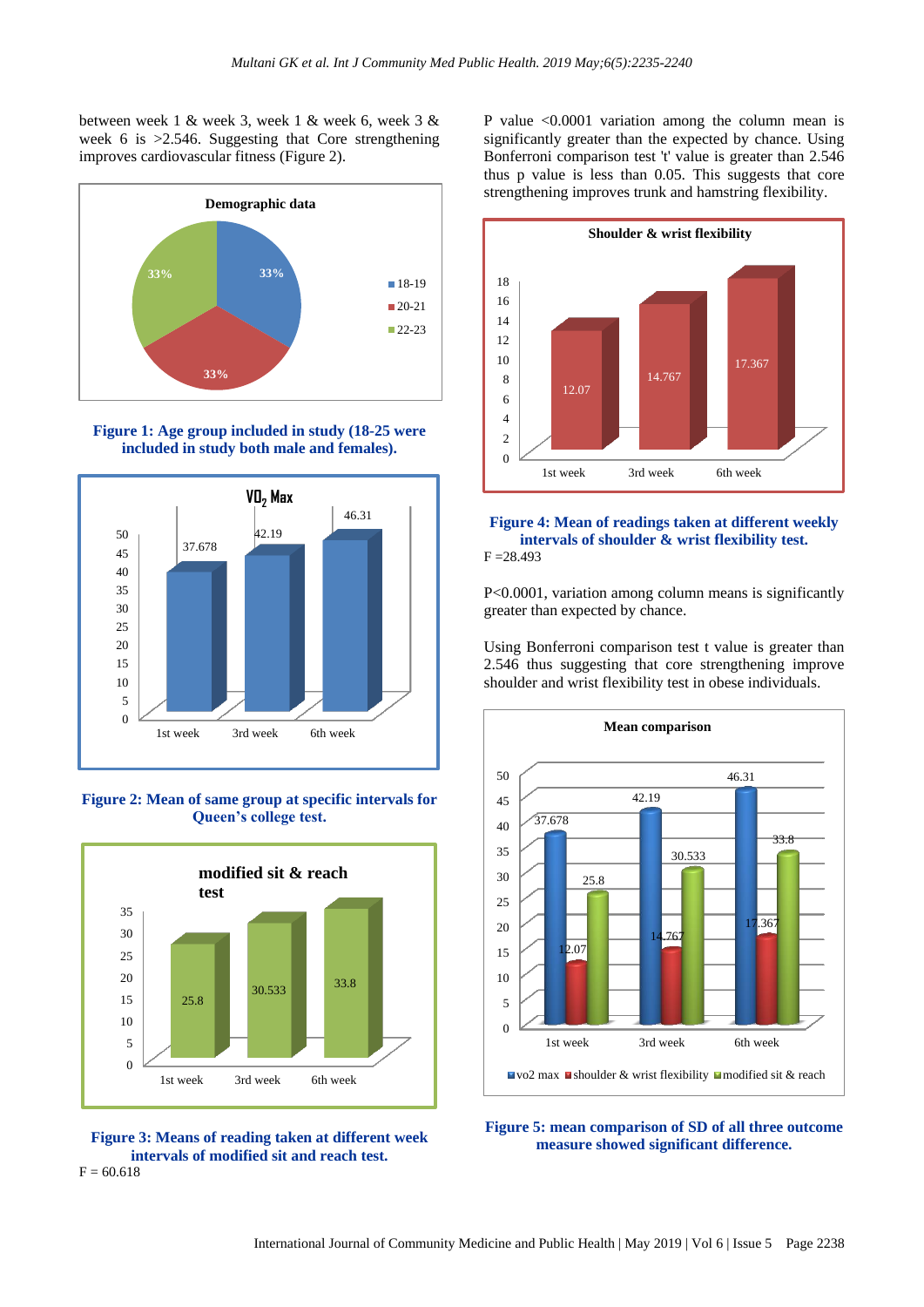#### **Table 2: F values of all three outcome measures.**

|                                               |        | <b>F</b> value P value |
|-----------------------------------------------|--------|------------------------|
| $\sqrt{0_{2max}}$                             | 16.67  | $\leq 0.0001$          |
| <b>Shoulder and wrist</b><br>flexibility test | 28.493 | $\leq 0.0001$          |
| Modified sit and reach test                   | 60.618 | $\leq 0.0001$          |

# **DISCUSSION**

The purpose of this study was to determine the effect of core strengthening on cardiovascular fitness and flexibility in obese individuals after 6 week protocol. Core strengthening has good impact on spinal mobility, stability prevention of injury etc. In obese individuals usually strength of muscle is reduced, fitness and overall performance is also reduced.<sup>7</sup> Cardiovascular fitness is usually low in obese as ability of muscle to produce energy for movement is reduced.<sup>18</sup>As person gains weight overall activity is reduced thus leading to fat deposition in body thus resulting in decrease in optimal flexibility. <sup>6</sup> This study was designed to determine effect of core strengthening on cardiovascular fitness and flexibility in obese individuals. In this study 16 participants were selected from 18-25 years and there was 1 drop -out rate. Data analysis was done using Repeated Measure ANNOVA which showed significant improvement in cardiovascular fitness and flexibility in obese individuals after core strengthening for 6 weeks for 3 days/week  $(p<0.05)$ .

In my study core strengthening exercises were performed and measured at 1st week, 3rd week and 6th week using Queen's college step test. Heart rate which was initially high after performing step test for three minutes reduced when measured at 3rd and 6th week after core strengthening protocol for 6 weeks.  $VO_{2max}$  was calculated at weekly intervals. The mean of 1st week was 37.678 which significantly improved in 3rd week with mean of  $46.31$  ( $p<0.0001$ ) which showed that Cardiovascular fitness improved after core strengthening. Core muscle strengthening is associated with increasing blood flow to working muscles during any activity.<sup>10</sup> In With regular exercise cardiac output increases, thus VO2max increases. When we perform core strengthening exercises the co-contraction of various core muscles along with pressure changes by diaphragm help in supplying blood and meet O2 consumption required during that movement.<sup>10</sup> In the Study proposed by Sorosky's, he stated that Cardiovascular training enhances metabolism of free fatty acid which reduces body fat, increases the insulin sensitivity and improves blood flow to muscles, as well as the involuntary cardiac muscles present in the heart facilitate the pumping of blood through the body. $10$ 

Core strengthening enhances muscle function as well as leads to improve flexibility. Usually due to obesity overall activity reduces thus leading to shortening of muscles and increase fat deposition.<sup>11</sup> While performing exercises like reverse crunch, V plank, plank with oblique tuck, back extension etc. there is lengthening of one muscle group (hamstrings, rhomboids, abdominals, gluteus, etc) thus leading to improvement in flexibility. In my study there was significant difference in the means from 1st week to 6th week with shoulder and wrist flexibility at 12.07 in 1st week which increased upto 17.367 in 6th week (p<0.0001), where as it was  $25.8$ which significantly increased upto  $33.8$  ( $p<0.0001$ ) for modified sit and reach test. During core strengthening exercises each muscle fiber extends to the full length of the muscle and performing certain core exercises also reduces regional fat in that area.<sup>11</sup> Apart from role in improving cardiovascular fitness it also reduce facet joint compressive forces and provide stretch to the lumbar muscles, ligaments, and myofascial structures. as stated by Gross and Worrell It also improves flexibility and enhanced flexibility has a greater effect on the range of motion and musculoskeletal injury prevention.<sup>12,13</sup> Due to eccentric muscle contraction there is an overall increase in muscle length thus improving flexibility of trunk, shoulder, wrist and lower limb musculature.<sup>14</sup>



**Figure 6: Exercise.<sup>14</sup>**

Thus response from cardiovascular system, pulmonary system and eccentric muscle contraction could be the reason for improvement in cardiovascular fitness and flexibility in obese individuals.This response lead to significant change in mean readings of Queen's college step test, modified sit and reach test, shoulder and wrist flexibility test at interval reading of 1st week, 3 week and 6 weeks.

#### *Limitations*

Small sample size, participants require motivation for 6 week continuous protocol.

#### *Scope of study*

Study can be expanded further, Functional capacity of individual can be measured. Postural improvement can be assessed after core strengthening, Improvement in pulmonary function can be assessed after core strengthening, quality of life can be improved.